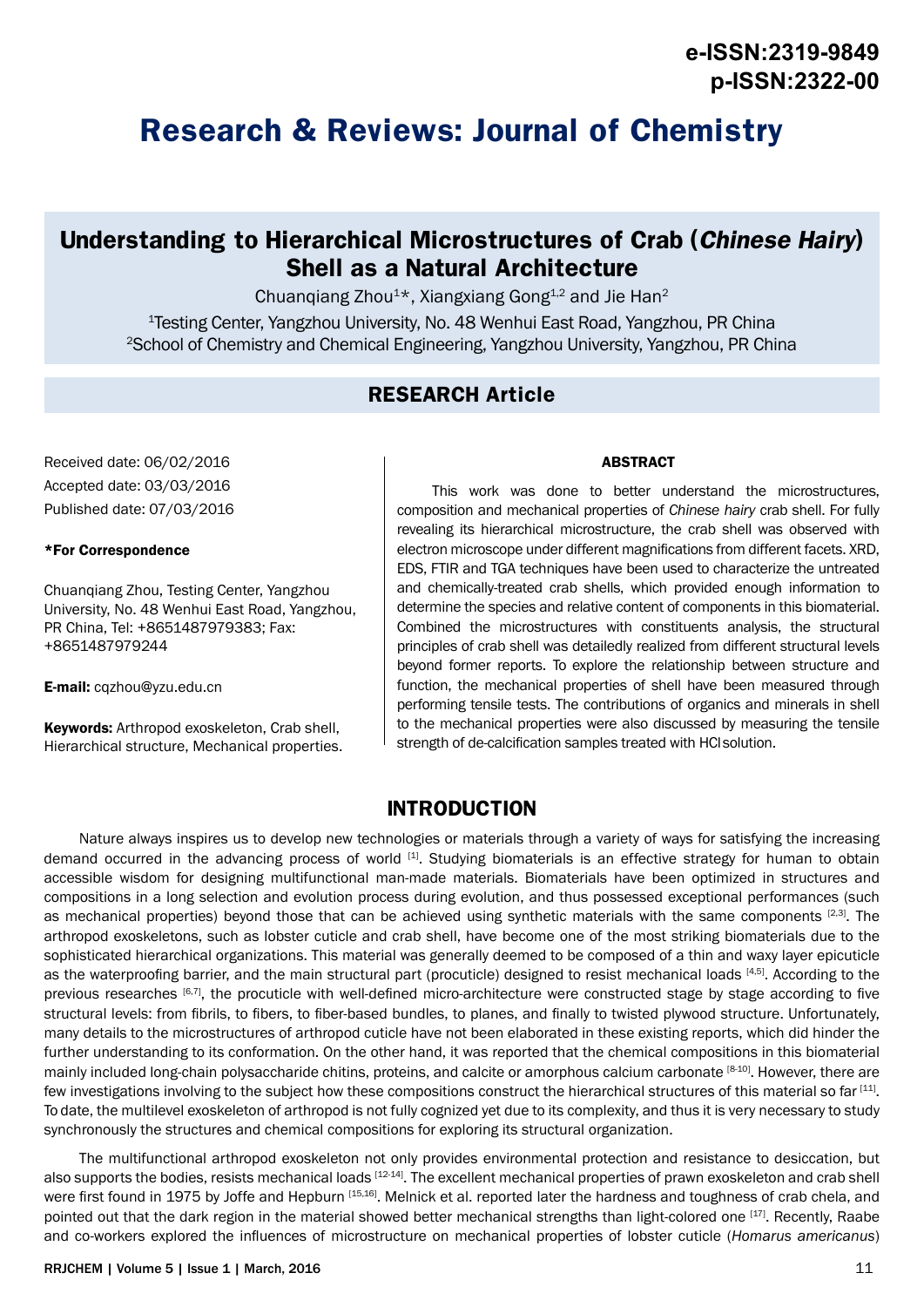[18-20]. As well known, the mechanical significance of both microstructure and components is vital to manifest structure-property relationships [21,22]. Regrettably, spare researchers could distinguish the contributions of different compositions to the mechanical properties of arthropod exoskeleton.

In this study, the organization conformation and the mechanical properties of the shell of *Chinese hairy* crab are carefully studied through probing microstructures, analyzing chemical composition and performing tensile testing experiments. This study is done to understand the relationship between structural organization and mechanical properties. Another motivation for this research is to reveal the mechanisms how nature creates strong and tough materials by utilizing relatively weak constituents (chitin, protein and carbonates).

## **MATERIALS AND METHODS**

#### Untreated and treated crab shells

Untreated shells of *Chinese hairy* crab were obtained from the local restaurants on the lakefront of Yangcheng Lake located in the city of Suzhou. The wet fresh shells (Figure 1a) were peeled manually off from living *Chinese hairy* crab, washed several times with de-ionized water, and then stored in water until the usage. The dry samples were prepared from wet ones by air-drying for 24 h under a relative humidity of ~40%.



Figure 1. (a) FESEM image showing a whole cross-section of crab shell, insert gives a photograph of fresh shell of *Chinese hairy* crab; (b, c) Side-viewed FESEM images of exocuticle; (d, e) Side-viewed FESEM images of endocuticle; (f) Cross section of a plywood layer in endocuticle; (g) A 3D model of a twisted plywood structure; (h) A magnified tips of fiber bundles exhibiting that several parallel-arrayed fibers assemble into a hollow bundle.

For gaining chemically-treated samples, the fresh crab shell fragments were refluxed in 5 wt% NaOH for 6 hours under vigorous stirring to remove most of protein, and/or, treated with 7% HCl solution for a given period at room temperature to remove the mineral salts [23].

#### Characterization and testing

Morphology of crab shell was examined by field-emission scanning electron micrograph (FESEM, S-4800, Hitachi Co., Japan) after samples were sputtered with gold electrode, and digital photographs were taken by a FUJIFILM Digital Camera (S2000HD). Qualitative energy dispersive X-ray (EDX) spectra of samples without gold-coated treatment were measured using a Kevex EDX detector (Thermo Co., USA) mounted on the environment scanning electron microscope (ESEM, XL-30, Philips Co., Holland). XRD patterns were recorded on an X-ray diffractometer (XRD, AXS D8 ADVANCE, Brucker, Germany) operated at a voltage of 40 kV and a current of 40 mA with Cu *Kα* radiation with the 2θ range from 10 to 80° in steps of 0.04° with a count time of 1 s each time. The FTIR spectra of samples in KBr pellets were carried out on Cary 670 Spectrum (Varian Co., USA) in the range of 400-4000 cm<sup>-1</sup>. Thermo-gravimetric analysis (TGA, Pyris 1, PerkinElmer Co., USA) were performed with heating range from room temperature to 950°C. The relative humidity in a closed room is controlled by three desiccating machines (Mitsubishi Co., Japan). The 3D simulation models of crab shell's hierarchical structures were drawn by using software 3ds max® 7(Autodesk, Inc.). Stress-strain curves of samples were generated by tensile testing machine (Hualong Instrument Factory, China, WDW-5).

### **RESULTS**

#### Microstructures

Shell of *Chinese hairy* crab is firstly observed with FESEM technique from its cross section, with the representative images displayed in Figure 1. As evidently seen from Figure 1a, the crab shell with a total thickness of ~550 *μ*m is comprised of epithelium, epicuticle and procuticle from outer to inner. The outermost epithelium regarded as a ~10 *μ*m thin film cracks and curls when examining with electron microscope and under the epithelium the epicuticle of *ca.* 70 *μ*m in thickness is compacted by the close particles (Figure S1). Residual segment defined as procuticle (about 470 *μ*m) becomes the main structural part of crab shell and the major object studied in this work. The procuticle which has well-marked plywood (Bouligand) structures, is further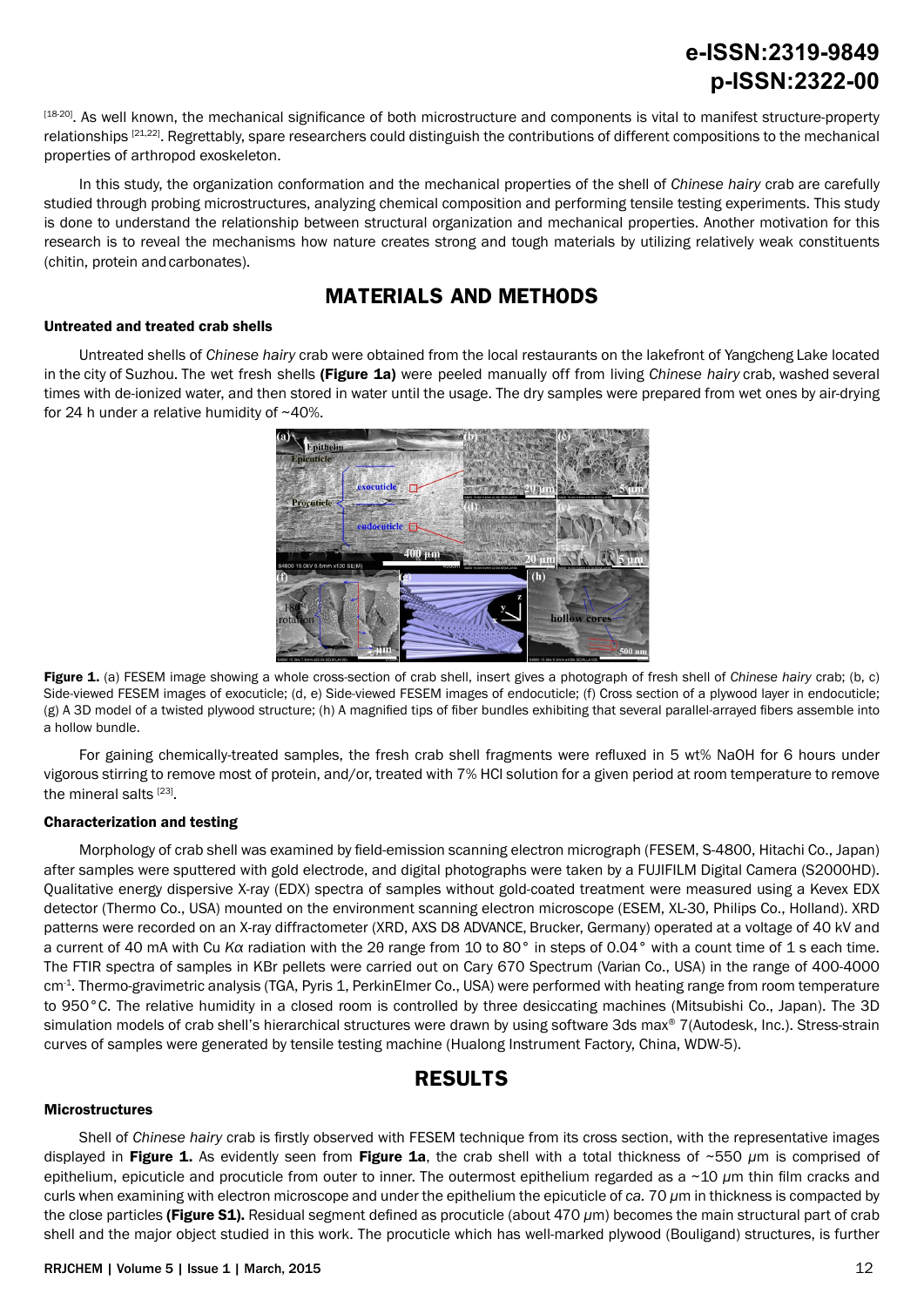divided into exocuticle (outer, Figure 1b and  $1c$ ) and endocuticle (inner, Figure 1d and  $1e$ ). In the exocuticle, a lot of elongated fibers are discovered from Figure 1b and 1c, being a feature distinguished from the endocuticle. Comparing Figure 1b with 1d, one can discern that the lamellar height in the exocuticle (6.0 *μ*m) is slightly smaller than that in the endocuticle (6.6 *μ*m). Close observation to a plywood structure (Figure 1f) indicates apparently that the plane consists of self-twisted fiber-bundles with 1.0-1.5 μm in width, where some canals between neighboring bundles penetrate this plywood layer. In every bundle, the ~90 nm fibers are stacked in a helicoids fashion and complete an 180° rotation in the *z*-direction, forming horizontal planes, as illustrated by a 3D model in Figure 1g. Besides, it is interestingly found from Figure 1h and Figure S2 that the fiber in the bundle is actually a cluster of parallel-arrayed fibrils (40 nm in diameter), becoming a tube with a 30 nm hollow core.

Notably, a number of ellipse-type cell pores with dimensions of *ca.* 1 × 0.5 *μ*m are disclosed from the top view of procuticle (Figure 2a), whose area ratio to whole shell surface is approximately 0.15. In Figure 2b, the cell walls (~1.2 *μ*m in width) are found to be fabricated by the arrayed fibers parallel to each other along the long axis of the elliptic pore. Careful detection to an edge of cell pore (Figure 2c) documents the under fibers stacked in the normal direction appear a fan-shaped radiation marked by lines, which is further simulated with software 3ds max® (Figure 2d). The oblique view given in Figure 2e shows synchronously the selftwisted fiber-bundles and the ellipse-type cell pores, where the cell pore seen from top-viewed images displays the pore-canal's morphology observed from the side facet. As exhibited in Figure 2f, the canals in the neighboring plywood planes are interlinked and connected inside to form the long one. Moreover, some soft and long ribbon-like structures twist in a helical fashion laid in the long canals, whose ratio to canal is about 0.5.



Figure 2. (a, b) Top-viewed FESEM images of epicuticle-removed crab shell, showing high-density cell pores in surface; (c) A magnified image to a pore end; (d) A 3D model of a pore canal with twisted plywood structure; (e) An oblique-viewed image for displaying meanwhile the twisted plywood and honeycomb-like pore-canal structures; (f) Side-viewed FESEM image exhibiting a long pore canal, pore canal tubes and plywood layer.

Figure 3 gives the normalized X-ray diffraction profiles of crab shell powder. In this pattern, three wide diffraction peaks at 19.4, 20.5 and 23.2° are firstly found as the typical feature of crystal *α*-chitin [23]. A group of diffraction peaks at 2*θ*=29.6, 36.2, 39.6, 43.4, 47.7, 48.8, 57.8, 61.2, 65.1° can be indexed as the high-crystalline calcite CaCO<sub>3</sub>, corresponding to 104, 110, 113, 202, 018, 116, 122, 214, 300 planes, respectively (JCPDS Card no. 05–0586). The diffraction signal of (104) plane is much stronger than other ones, indicating that calcite is crystallized along the biopolymer chains. Besides, there are also some obscure and unknown bands found in this pattern, meaning the presence of amorphous components in shell.



Figure 3. XRD pattern of crab shell powder derived from *Chinese hairy* crab.

#### Chemically treated materials

Shell of *Chinese hairy* crab is crushed into fragments with approximately 4 × 4 cm in size, and treated with NaOH (for 6 hours) or HCl (24 hours) solution to obtain deproteinated or decalcified sample. Untreated and chemically-treated materials are monitored with EDX, FTIR, TGA and FESEM techniques, respectively. Figure 4a gives the EDX spectra of all samples without gold-coated treatment. It is found for untreated shell that the peaks of C, O and Ca elements are very strong, and the signals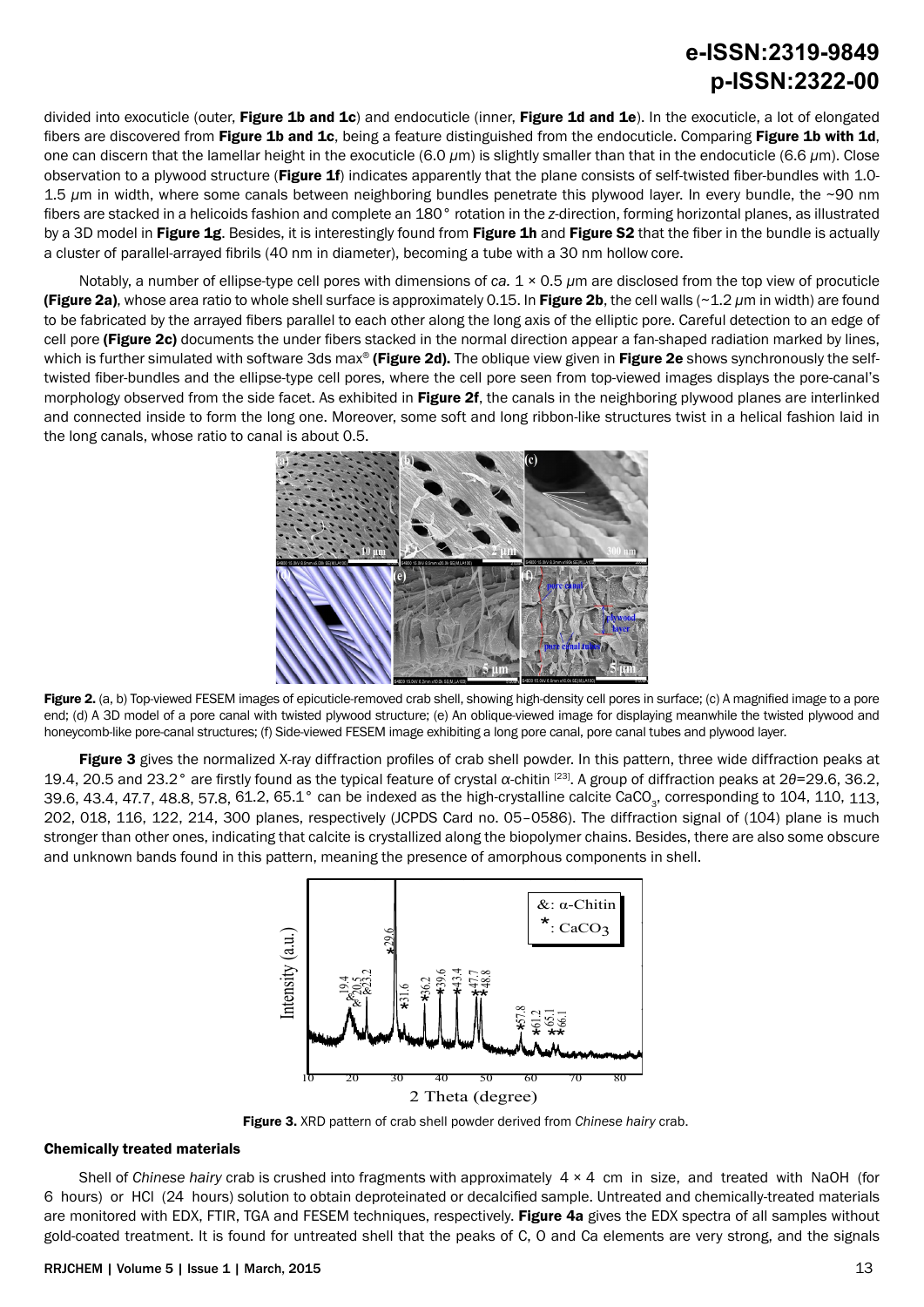of N, Na, Mg, P and Cl signals are relatively weak. As compared to those, the C, N and P peaks of NaOH-treated sample are evidently reduced in intensity, while the HCl-treated shell displays low-level signals of C, O and Ca elements. The sample treated successively by NaOH and HCl solutions only exhibits weakened C and O peaks.



Figure 4. EDX analysis (a), FTIR spectra (b) and TGA (c) of untreated, NaOH-treated, HCl-treated and NaOH/HCl-treated crab shells.

FTIR spectra of the untreated and chemically-treated materials are recorded in the range of 400-4000 cm $4$ , and the results are presented in Figure 4b. The spectrum of untreated shell is firstly analyzed to estimate its major components: The bands in the range of 3300-3500 cm<sup>-1</sup> are thought to represent the hydroxyl group, and the characteristic peak at 1662 cm<sup>-1</sup> indicates amide groups (-NHCO stretching), hinting the presence of protein. The peaks at 711, 870 and 1430 cm<sup>-1</sup> are attributable to  $CO_3^2$  originated from CaCO<sub>3</sub><sup>[24]</sup>. while the amide II band at 1550 cm<sup>-1</sup> and NH stretching band at 3272 cm<sup>-1 [23]</sup>, are especially characteristic of anhydrous *α*-chitin. The NaOH-treated biomaterials exhibits weak absorbance bands at 3272 (-OH) and 1662  $cm<sup>1</sup>$  (-NHCO) due to the removal of protein, while those bands owning to CO<sub>2</sub> are reduced even disappear in the spectra of the HCl-treated samples. The NaOH/HCl-treated shell shows only the characteristic bands of chitin in its spectrum.

**Figure 4c** displays thermo-gravimetric analysis (TGA) curves of the untreated and treated samples as the temperature increases from 25 to 900°C. To avoid the interference of water during TGA analysis, all samples are absolutely dried and analyzed under a relative humidity lower than 30%. The first mass reduction found in the curve of untreated sample at about 87°C, cannot be seen in the curve of NaOH-treated (de-proteinated) crab shell, indicative of the decomposing of proteins. Another distinct mass reduction of solid curve is near to 687 °C should be due to the decarboxylation of the CaCO $_3^{\rm [19]}$  because this loss does not appear in the curve of HCI-treated sample. Besides, a clear weight drop in the range of 260~550°C is also seen in all curves, which might originate from the degradation of chitin component [25].

The top-view morphologies of untreated and treated shells are presented in Figure 5. The untreated bio-material discloses evidently a well-defined porous structures fabricated by the intersected fiber-bundles with smooth surface (Figure 5a). In Figure 5b and insert, many irregular granules or knobbles are found on the surface of the deproteinated fiber-bundles. Clearly, the shell fragment demineralized with HCl (Figure 5c) is mainly composed of the frameless and soft fibers with  $\sim$ 40 nm in diameter, which is thinner than these fibers in untreated sample  $(\sim 90 \text{ nm}, \text{Figure 1h})$ . As shown in Figure 5d, the NaOH/HCl-treated material displays only fused nanofibers with about 20 nm in diameter and hundreds of nanometers in length.



Figure 5. FESEM images of untreated (a), NaOH-treated (b), HCl-treated (c) and NaOH/HCl-treated (d) crab shells.

#### Mechanics properties

For tensile testing experiment, strip-shaped fragments are cut out from wet and dry crab shells along the head-tail line with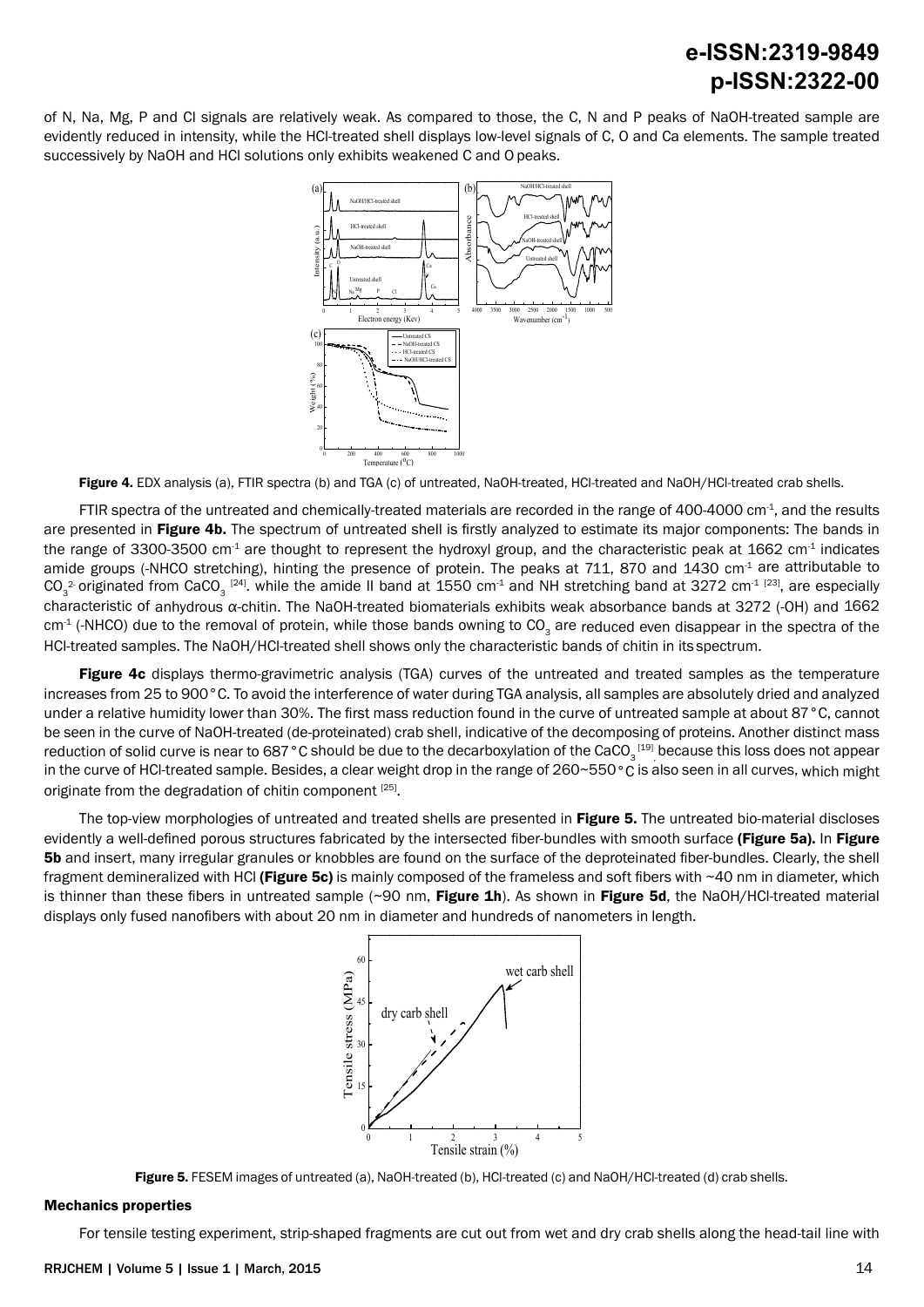an original length of about 4.0 cm and a width of  $\sim$ 1.0 cm. When testing, one end of shell strip is fixed on the machine and the other is stretched slowly by a stepping motor during measurement. Tensile force and displacement is recorded automatically every 100 ms, and then converted to data of stress and strain, respectively. The typical stress-strain curves of shells in the dry and wet conditions are shown in Figure 6, and Table 1 summarizes the corresponding characteristic mechanical data from the tensile testing.



Figure 6. Stress-strain curves of the wet and dry shell strip parallel to the head-tail line.

| <b>Sample</b>                | E (Mpa)       | σf (MPa)       | $\epsilon$ f (%) | <b>Toughness (Mpa)</b> |
|------------------------------|---------------|----------------|------------------|------------------------|
| Hairy crab wet               | $1158 \pm 85$ | $51.2 \pm 7.7$ | $3.16 \pm 0.45$  | $0.79 \pm 0.18$        |
| Hairy crab dry               | $1918 + 132$  | $37.8 + 5.6$   | $2.23 \pm 0.35$  | $0.41 \pm 0.09$        |
| Mud crab wet (Cameron)       | $481 + 75$    | $30.1 + 5.0$   | 6.2              |                        |
| Mud crab dry (Cameron)       | $640 + 89$    | $23.0 \pm 3.8$ | 3.9              |                        |
| Sheep crab wet (Chen et al.) | $518 \pm 72$  | $31.5 \pm 5.4$ | $6.4 \pm 1.0$    | $1.02 \pm 0.25$        |
| Sheep crab dry (Chen et al.) | $764 \pm 83$  | $12.9 \pm 1.7$ | $1.8 \pm 0.3$    | $0.11 \pm 0.03$        |

Table 1. Mechanical properties of crab shells from tensile testing in the longitudinal direction.

The properties are the average including their standard deviation: *E*, Young's modulus; *σf,* stress to fracture; *εf*, strain to fracture.

The wet sample has an average ultimate tensile strength of  $51.2 \pm 7.7$  MPa at an average strain to fracture of  $3.16 \pm 0.45$ %, while the dry sample breaks at an average ultimate tensile strength of  $37.8 \pm 5.6$  MPa at an average strain to fracture of 2.23 ± 0.35%. The Young's modulus is measured by taking the data points after 1.5% of strain and linear fitting. The average value of Young's modulus for the wet sample is  $1158 \pm 85$  MPa, whereas it is  $1918 \pm 132$  MPa for the dry sample. The work-of-fracture or toughness, as measured by the area under the stress-stain curve, is significantly affected by gradual fracture. The toughness for the wet samples is 0.79  $\pm$  0.18 MPa, which is about two times higher than that for the dry sample (0.41  $\pm$  0.09 MPa).

Tensile testing is also performed to the wet shell strips with the different angle to the head-tail line of crab, and their ultimate tensile strengths and average strains to fracture are shown in Figure 7a. When this angle changes from 0 to 22.5, 45, 67.5, 90, 112.5, 135, 157.5° in the shell's plane, the ultimate tensile strengths of crab shells are relatively uniform (~50 MPa), while the average strains of strips fluctuate in the range of 1.8-4.4% when varying the angle. Treating  $4 \times 1$  cm shell strip with HCl solution, the effect of de-mineralized time (DT) on the carbonate content and ultimate tensile strength of such strip are revealed in Figure 7b. It is found that the carbonate content of shell seems to descend linearly from 32.02 to 8.64% in the beginning 4.5 hours of treatment. After another 2 hours, the decline of carbonate content in material slows down from 5.85 to 3.53% as the HCl-treated time increases to 12 hours. As for the evolution of the stretch property during de-mineralized process, two evident exhaustion steps are seen in the stress-DT curve. The first strength reduction of the strip takes place at 0~0.5 hour of treatment, rapidly descending from 51.24 to 31.83 MPa. After a flat step, the stress curve undergoes the second exhaustion at 3~4.5 hour of de-mineralized time, reducing from 29.5 to 20.28 MPa in tensile strength. Subsequently, the stress of the shell strip slowly drops and achieves to 18.51 MPa for the treatment of 12 hours with the carbonate content of about 3.53%.

## **DISCUSSION**

#### Structural organization

Morphological observations to the crab shell in this report inform us some new findings on the microstructure of arthropod exoskeletons. The outermost epithelium of shell of *Chinese hairy* crab which should be composed of the organic matrix due to its fragile feature, was seldom mentioned in former researches. The waxy epicuticle is often referred as an external layer and a permeability barrier to the environment [11,19]. Beneath the epicuticle is the procuticle as the main structural part, which is primarily designed to resist mechanical loads [26]. Many elongated fibers are found in exocuticle of crab shell, which is agreement to other report (Guiraud-Guille et al.). Different from the reported arthropod exoskeletons, the thickness difference of plywood in exocuticle and endocuticle for *Chinese hairy* crab shell (~0.5 *μ*m) is much smaller than those (>10 *μ*m) for other crab shell and lobster cuticle <sup>[20,22]</sup>. Again, the hollow fibril-clusters assembled by nano-fibrils as subordinate structural units, are discovered in this report for the first time. The ribbon-like structures marked in Figure 2f are actually pore-canal tubules used to transport nutrients for the growth of crab shell <sup>[10,18]</sup>. There should be about  $1.7 \times 10^{11}$  tubules per  $m^2$  for the shell of *Chinese hairy* crab, which is close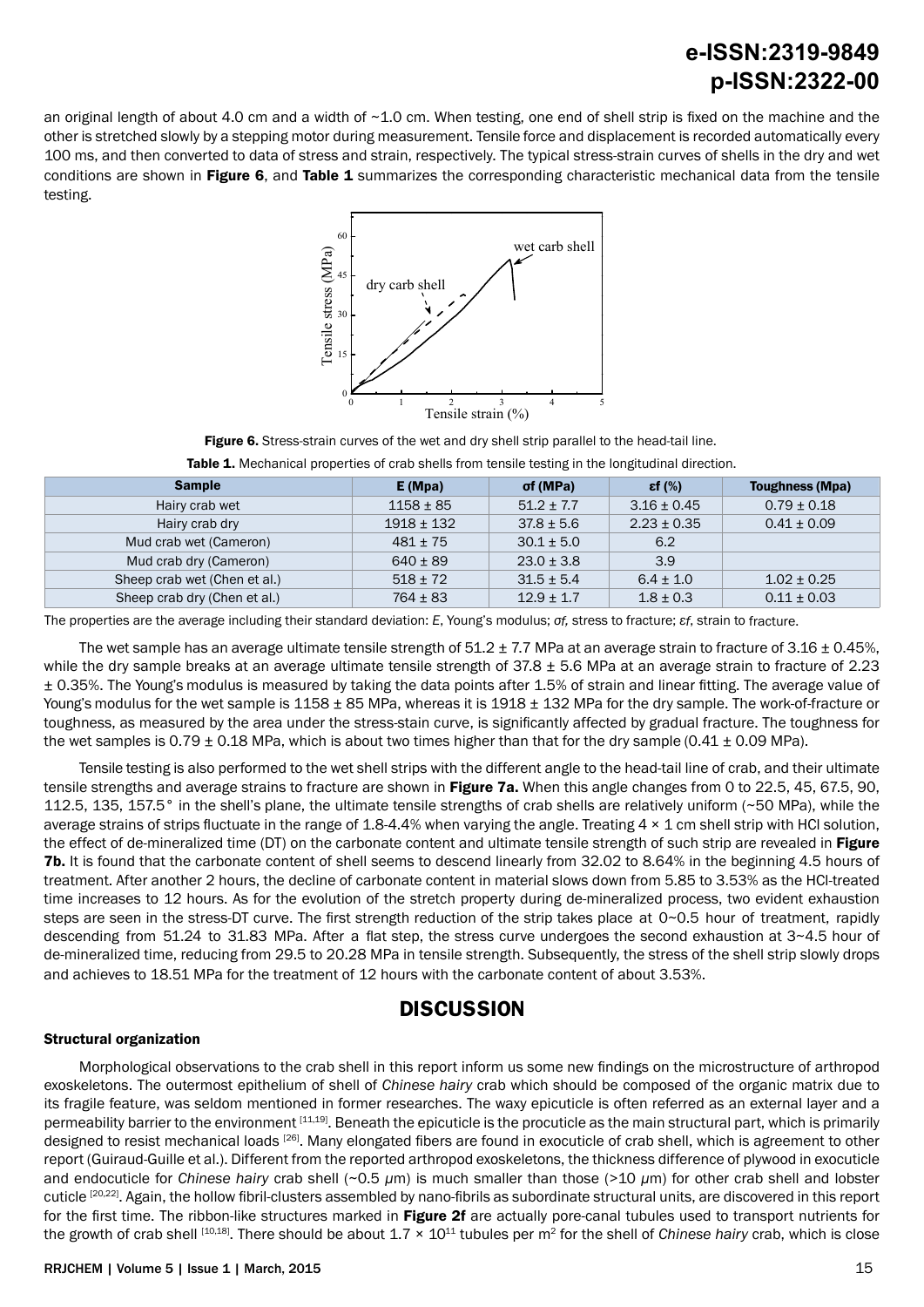to the high density of tubules in other crabs  $[22,27]$ . The reason to why only few pore-canal tubules are observed from **Figure 2a**, is that these organic tubes are often destroyed by high-energy electron beam.



Figure 7. (a) Ultimate tensile strengths and breaking strains of the wet shell strips with the different angles to the head-tail line of crab, the insert image marking the directions of these strips from the crab shell; (b) Ultimate tensile strengths and carbonate contents of the wet shell strips with the different de-mineralized treated time in 7% HCl solution.

Interestingly, these side-viewed images of crab shell (Figure 1) show the plywood architectures, while the porous structures are observed from the top-viewed photographs of the same shell (Figure 2). Although two distinct morphologies could be referred by other researchers, their unity has been not well understood so far due to the complexity of arthropod exoskeletons. Herein, we try to consolidate the plywood and porous structures and delineate the real microstructures of crab shell. It is speculated that the ellipse-type cell pores seen in Figure 2a are formed by intersecting of fiber-bundles observed in Figure 1f, which is proved by several examples as follow: Firstly, the width of the bundles (1.0-1.5 *μ*m) is well agreement with that of cell walls (~1.2 *μ*m). Secondly, the fan-shaped radiation of underlying stacked fibers (Figure 2c) hints the rotation of fiber planes below the surface of porous structure. Thirdly, the oblique-viewed image in Figure 2e synchronously exhibits plywood layer and porous structure. What is more, a 3D model given in Figure 2d predicts a possibility that the cell pores could be indeed constructed by these network-like intersected fiber-bundles.

The chemical constituents of crab shell are revealed by XRD, EDS, FTIR and TGA data. XRD results indicate that the natural crab shell is complex containing at least the crystalline α-chitin and the calcite crystallized along the biopolymer chain. After that, the crab shell pieces are chemically treated by strong basic or acidic solution to remove acidic organics or mineral salts [23]. The sample treated with NaOH solution shows low-level C. N and P elements (Table S1), as well as the weak absorbance bands of hydroxyl group and amide groups (Figure 4b), indicative of the presence of protein in original biomaterial  $^{[18,26,28]}$ . The existences of mineral CaCO<sub>4</sub> and chitin in the crab shell are again confirmed by the EDS and FTIR results, respectively. In a word, the major components of crab shell should contain protein, carbonates and chitin. Since the thermal degradation temperatures of proteins, chitin and CaCO<sub>3</sub> are suggested to be 87°C, 260°C and 687°C by TGA curves, respectively (Figure 4c), their relative contents in this natural biomaterial are tentatively estimated, that is, 5.17% proteins, 24.60% chitin, 32.02% CaCO<sub>3</sub>, and 38.21% others (Table 2).

| Table 2. The relative contents of major components in raw crab shell measured by TGA techniques. |  |  |
|--------------------------------------------------------------------------------------------------|--|--|
|--------------------------------------------------------------------------------------------------|--|--|

|            | rotein                | <b>Chitin</b> | $\sim$         | <b>hers</b> |
|------------|-----------------------|---------------|----------------|-------------|
| Weight (%) | $\rightarrow$<br>J.LI | ົາ<br>∠-⊤.∪   | 2000<br>$\sim$ | 38.21       |

To gain insight into the growth principle of arthropod exoskeleton, the structural organizations of shell of the *Chinese hairy*  crab are analyzed from the bottom up based on the above-mentioned investigations: At the molecular level, several long-chain polysaccharide chitins are aligned in an anti-parallel manner that gives rise to *α*-chitin crystals in the form of thinner fibrils with hundreds of nanometers in length <sup>[26]</sup>. These chitin fibrils are wrapped and bound by proteins and other organics to construct the organics nano-fibers. These strands of organic nano-fibers as matrix are further embedded in the minerals mainly crystalline CaCO<sub>3</sub>, forming mineral-coated complex fibers (~40 nm) visible in Figure 1h<sup>[23]</sup>. In this example, the coating of minerals onto organic fibers can be evidenced by the fact that the dissolution of biopolymer proteins causes the peeling of some mineral nanoparticles from the complex fibers (Figure 4b). And then, these complex fibers array parallel along their axis to form the hollow fiberclusters displayed in Figure 1h and Figure S2. Subsequently, these fiber-clusters stack in the normal direction and form lager bundles accompanied with 180° rotating in helicoids fashion (Figure 1f). Furthermore, many twisted fiber-bundles as building blocks intersect each other to fabricate the 2D plywood planes widely discovered in the arthropod exoskeletons, showing porous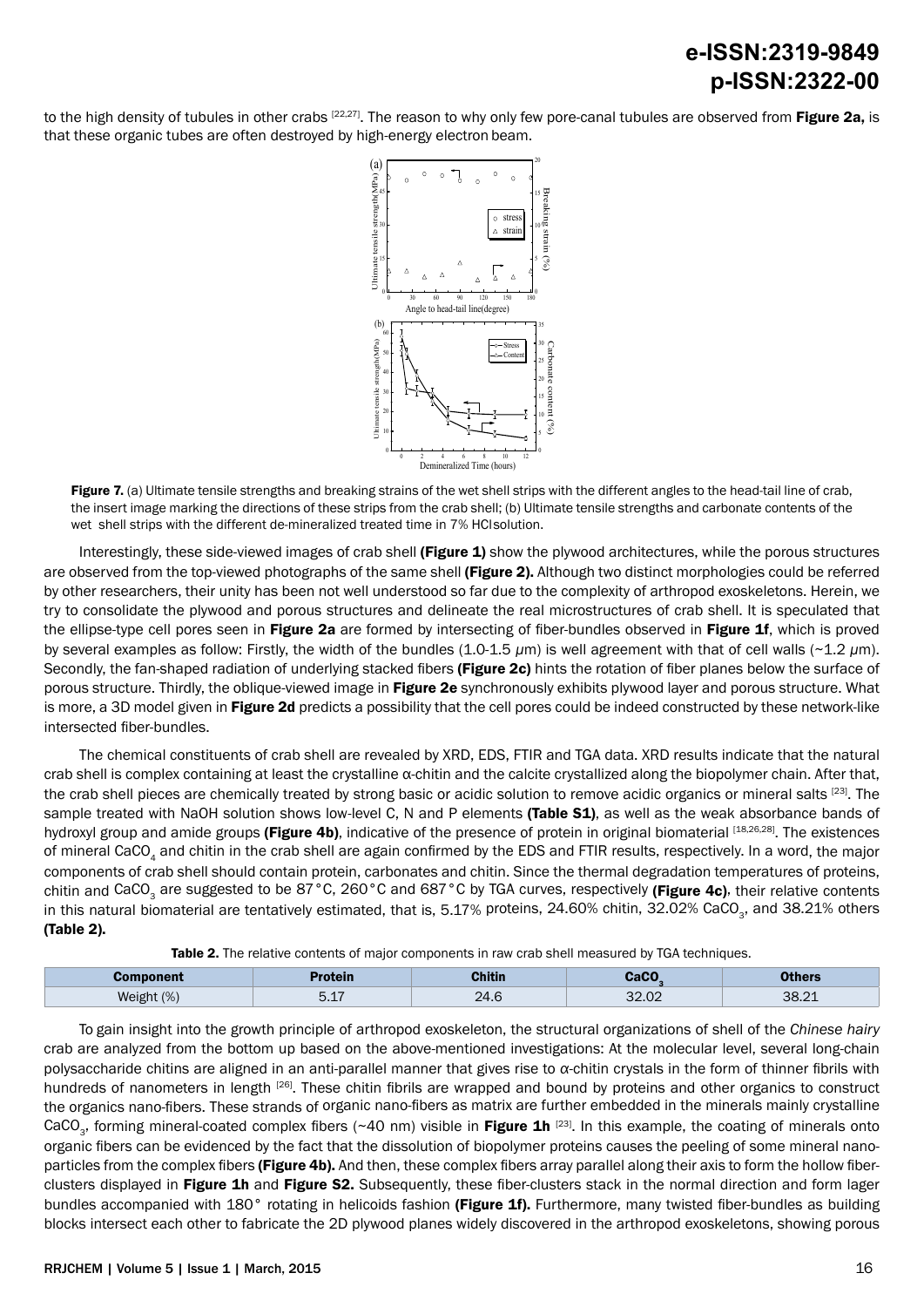surface from the top view. Finally, plywood layers referred as Bouligand structures superimpose repeatedly and are adhered with the carbonate salts to generate a multi-layer shell [19,20].

#### Mechanics properties

Mechanical properties of crab shell are exploited to understand the role of structural organization in loads. The concaveshaped stress-stain response seen from Figure 6 means the plastic deformation for crab shell [18]. Compared with the shells of mud and sheep crab reported previously, the ultimate tensile strengths and Young's modulus of *Chinese hairy* crab are very higher for both wet and dry samples, which may due to the larger contents of inorganic minerals and the interlocked microstructures of the biomaterials [27,29]. However, the *Chinese hairy* crab shell (both wet and dry) has lower values in the average strain to fracture and toughness related to other crab shells, because of the relatively-low content of chitin-protein matrix [22]. Varying the tensile directions in the shell's plane, the ultimate tensile strength does not change too much with the discrepant deformability (Figure 7a), which is interpreted by a fact that the twisted plywood structure of crab cuticle generates the isotropous stretch property [19].

The contribution of minerals in shell to the stretch property is discussed through analyzing the relationships between the tensile strength with the calcium content (Figure 7b). The linear decline in calcium content observed in the beginning stage of HCl treatment causes by the dissolving of carbonates which joint the plywood planes with the large cracks (Figure 2f) and are exposed in acid solution. In the case, if the stress imposes onto such treated strip, the plywood layers would dislocate because of the deficiency of jointing forces from minerals [30], which thus produces a reduction in tensile strength of shell strip at 0~0.5 hour of treatment (Figure 7b). As the minerals between planes are depleted, the inner carbonates coated onto organic fibers begin to be slowly reacted due to the limited diffusion of inorganic acid in porous material [31], thus leading to the delaying release of calcium salts. When the continuity of minerals along the protein-chitin fibers is destroyed by the reaction [21], the contribution of calcium carbonate to tensile strength would be dismissed, corresponding to the second exhaustion in stress curve. Ultimately, the final tensile stress (18.5 MPa) should be mainly attributed to the organic fibers, where the carbonate content of the treated strip is very low (3.53%). Accordingly, the contribution of calcium carbonate to tensile strength is estimated to be 32.7 MPa. This approach for testing the contribution of different components to tensile strength should be very important for materials scientists to realize the design and mechanical properties of natural composites, for developing novel composite materials with enhanced functions.

### **CONCLUSION**

It is concluded from this works that the shell of *Chinese hairy* crab has the hierarchical structural organization and outstanding mechanical properties. The plywood architectures seen from side-viewed images of crab shell are consolidated with the porous structures observed from the top-viewed photographs for the first time. Chemical analysis to crab shell has indicated that this biology material is comprised of 5.17% proteins, 24.60% crystalline chitin, 32.02% crystalline CaCO<sub>3</sub>, and 38.21% others. The structural organizations of shell are deduced from the bottom up according to such sequence: crystalline fibrils of chitin, organics/ mineral fibers, hollow fiber-clusters, twisted fiber-bundles, plywood planes, multi-layer shell. Shell of *Chinese hairy* crab possesses excellent Young's modulus and ultimate tensile strength with respect to other crab shell, which seems to be independent of the tensile directions in the shell's plane. The testing to the decalcified samples documents that the contributions of the minerals and the organic fibers in crab shell to tensile strength are 32.7 and 18.5 MPa, respectively, which is the first approach to studying the relationship between mechanical properties and constituents. It should be very important for materials scientists to realize the design and mechanical properties of natural composites, for developing novel composite materials with enhanced functions.

### **ACKNOWLEDGEMENTS**

Funding is acknowledged from the National Natural Science Foundation of China (Nos. 21104093, 21073156 and 21273004).

### **REFERENCES**

- 1. [Zhang S. Fabrication of novel biomaterials through molecular self-assembly. Nat Biotechnol 2003; 21: 1171-1178.](http://www.ncbi.nlm.nih.gov/pubmed/14520402)
- 2. Burg KJL, et al. [Biomaterial developments for bone tissue engineering. Biomaterials 2000; 21: 2347-2359.](http://www.ncbi.nlm.nih.gov/pubmed/11055282)
- 3. [Puleo DA and Nanci A. Understanding and controlling the bone-implant interface. Biomaterials 1999; 20: 2311-2321.](http://www.ncbi.nlm.nih.gov/pubmed/10614937)
- 4. Bouligand Y. Twisted [fibrous arrangements in biological materials and cholesteric meso phases. Tissue Cell](http://www.sciencedirect.com/science/article/pii/S0040816672800429) 1972; 4: 189- [217.](http://www.sciencedirect.com/science/article/pii/S0040816672800429)
- 5. [Giraud-Guille MM. Fine Structure of the chitin-Protein System in the crab cuticle. Tissue Cell](http://www.ncbi.nlm.nih.gov/pubmed/6538353) 1984; 16: 75-92.
- 6. [Roer R, Dillaman R. The structure and calcification of the crustacean cuticle. Am Zool 1984; 24: 893-909.](http://www.bio.umass.edu/biology/kunkel/pub/lobster/PDFs/Roer_CutCalc-AmZool1984.pdf)
- 7. [Giraud-Guille MM, et al. Chitin crystals in arthropod cuticles revealed by diffraction contrast transmission electron](http://www.sciencedirect.com/science/article/pii/104784779090041A)  [microscopy. J Struct Biol1990; 103: 232-240.](http://www.sciencedirect.com/science/article/pii/104784779090041A)
- 8. [Weiner S and Addadi L. Design strategies in mineralized biological materials. J Mater Chem 1997;](http://pubs.rsc.org/en/Content/ArticleLanding/1997/JM/a604512j#!divAbstract) 7: 689-702.